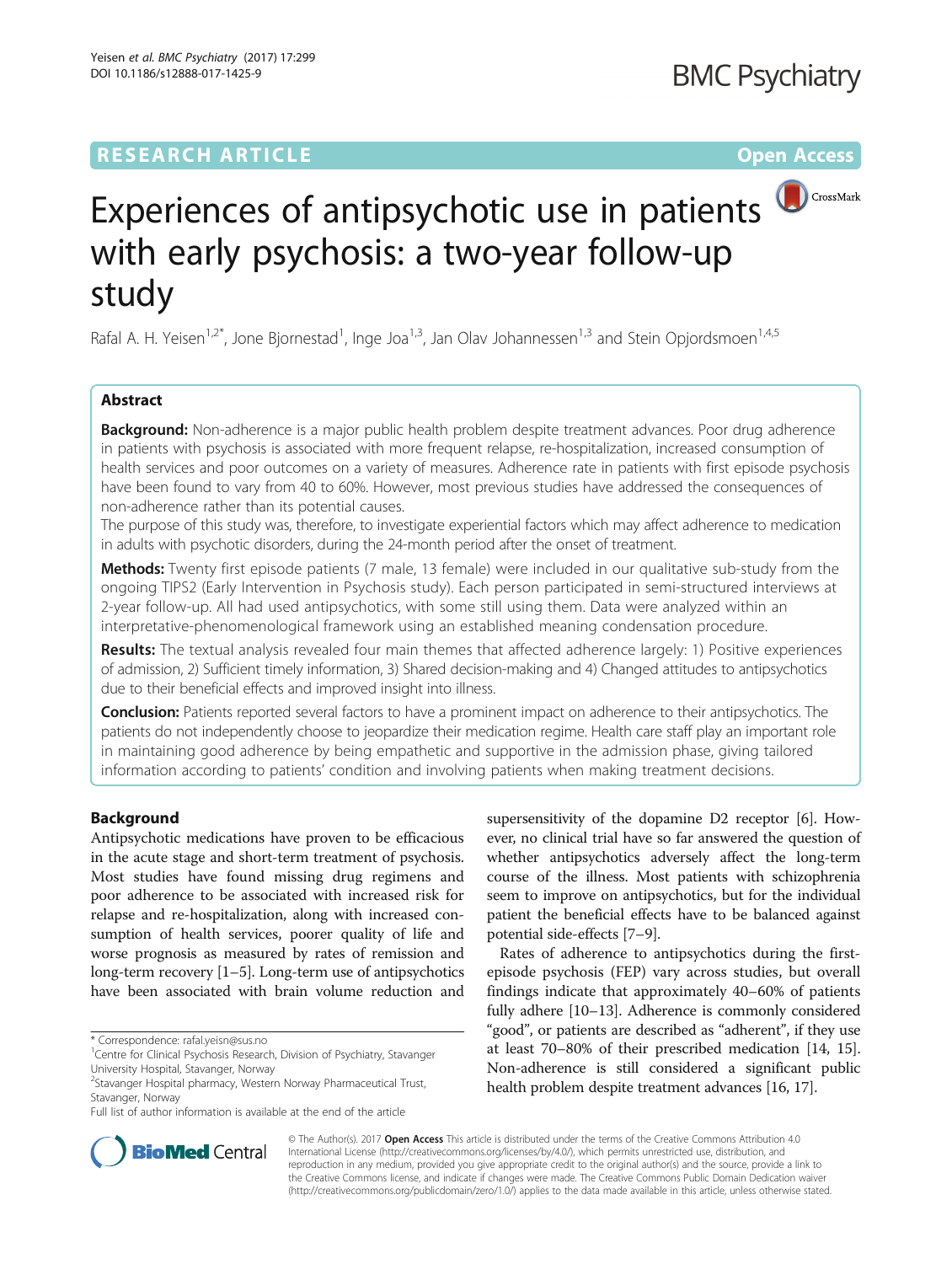Shared decision-making has become a stated priority in medical treatment in an attempt to increase adherence, subjective empowerment and reduced use of compulsory treatment [\[18](#page-8-0), [19](#page-8-0)]. In somatic healthcare, shared decision making has already been found to be beneficial to adherence [\[20](#page-8-0)]. However, few studies have investigated the effects of shared decision-making in mental healthcare settings [[21\]](#page-8-0). Although clinical guidelines recommend professionals to take into account patient opinions when choosing antipsychotic medication (AP) [\[22](#page-8-0)], these guidelines are not well implemented [[23\]](#page-8-0).

For a patient to accept the idea of long-term drug treatment involves a series of complex decisions with many potential pitfalls [[24\]](#page-8-0). Most studies investigating aspects of non-adherence have focused on consequences rather than its causes. However some studies have studied different reasons of non-adherence which could be either medication-related like adverse effects and lack of efficacy, patient's related linked to personal choices or disease-related factors [\[25, 26\]](#page-8-0). Increasing the knowledge of patients' subjective experiences with antipsychotics would broaden our horizon to understand adherence issue better.

#### Aim of the study

To investigate the subjective experiences and attitudes of patients with first episode psychosis with regard to adherence to antipsychotic medication during the first two years following of treatment.

# Methods

We used a thematic analytic approach [[27](#page-8-0), [28](#page-8-0)] within an interpretative-phenomenological framework [[29, 30](#page-8-0)]. In this study, the interpretative element implies that data were generated from a reflexive dialogue between participants and researcher throughout the interview. The phenomenological element entails that significant knowledge was collected from individuals with lived experience of mental health problems, and that the central aim was to discover and interpret the meaning of such experiences within their broader contexts [[31\]](#page-8-0). This study was approved by the Regional Ethics Committee in Norway (2015/72/REK vest). Written informed consent was obtained.

# Sample and recruitment

Participants were recruited from the ongoing TIPS-2 study (early intervention and treatment of psychosis), a naturalistic follow-along FEP study based in South-Rogaland, Norway, which began inclusion in 2002. Detailed descriptions of the inclusion criteria and methods have been published elsewhere [[32, 33](#page-8-0)]. Individuals included in the TIPS-2 study met the following criteria: living in the catchment area (Rogaland county); age 15–65 years; meeting the DSM-IV criteria (as measured by The Structured Clinical Interview (SCID) for the DSM-IV Axis 1 Disorders) [\[34\]](#page-8-0); Being actively psychotic, was defined; as measured by a Positive and Negative Syndrome Scales (PANSS) score of 4 or more on at least one of positive subscale items 1 (delusions), 3 (hallucinatory behaviour), 5 (grandiosity), or 6 (suspiciousness/persecution) or general subscale item 9 (unusual thought content) for at least 7 days, being actively psychotic, as measured by a Positive and Negative Syndrome Scales (PANSS) score of 4 or more on at least one of positive subscale items 1 (delusions), 3 (hallucinatory behaviour), 5 (grandiosity), or 6 (suspiciousness/persecution) or general subscale item 9 (unusual thought content) for at least 7 days [\[35, 36\]](#page-8-0); not previously receiving adequate treatment of psychosis, was defined as "the start of structured treatment with antipsychotic medications (defined as antipsychotic medication of > 3,5 haloperidol equivalents for > 12 weeks or the start of hospitalization in highly staffed psychiatric wards organized to manage disturbing psychotic symptoms, not having received previous adequate treatment for psychosis or until remission of the psychotic symptoms)" [\[36\]](#page-8-0); no neurological or endocrine disorders related to the psychosis; understand and speaking a Scandinavian language;  $IQ < 70$ ; and being able and willing to give informed consent to participate. The service-users agreed to baseline assessment and follow-up after 3 months, and 1, 2 and 5 years.

In this sub-study, participants were recruited consecutively when attending their 2-year follow-up sessions (calculated from inclusion date in the TIPS-2 study). Based on these assessments, only participants who had used antipsychotic medication were included. Twentysix eligible candidates were contacted. Out of these five participants refused study participation and we were unable to obtain to consent from a sixth person. Sample size was decided on the basis of stability of findings, reviewed after 14 and 17 participants [\[37\]](#page-8-0). We stopped recruiting after including 20 participants, as we considered the last two interviews to not contribute substantially new information.

#### Measures

SCID was used for diagnostic purposes. Psychosis symptoms were measured with PANSS. The Lehman Quality of Life Interview—brief version (L-QoLI) [\[38](#page-8-0)] was used to evaluate objective and subjective measures related to quality of life [\[39](#page-8-0)]. In our study, patients were assessed, by patient self-report, as to adhere to their medication if they followed their physician's recommendations for at least 6 months prior to the 2-year follow-up, although adherence prior to this might have been irregular.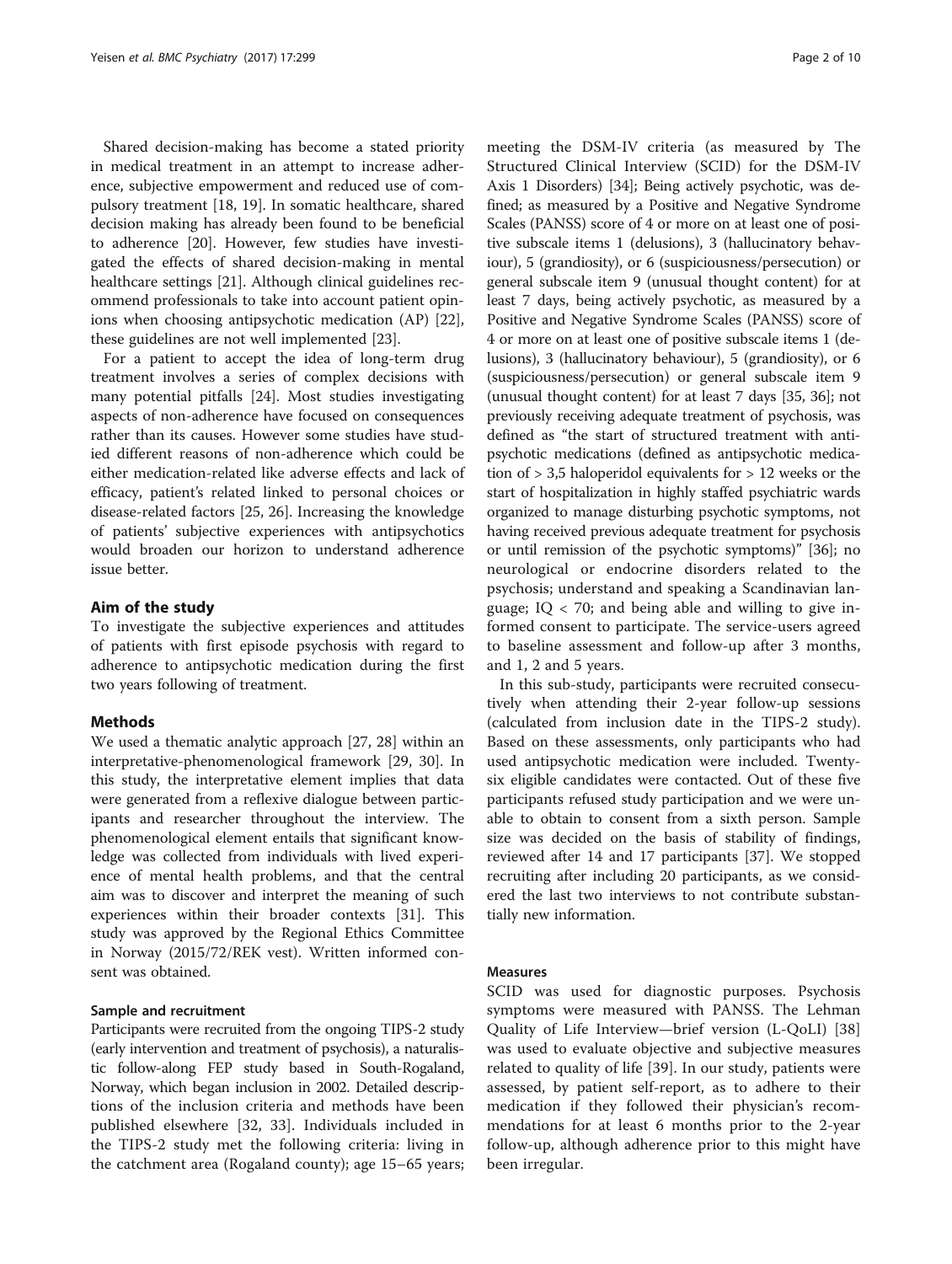## Interviews

Interviews were conducted between June 2015 and January 2016. A semi-structured interview guide [\[40](#page-9-0)] was developed based on a collaboration between one recovered service-user counselor and the researchers, as well as literature regarding antipsychotic medication and adherence. The interview guide provided a list of key questions covering pre-defined themes such as; present and previous medication use; perceived medication effects; involvement and collaboration regarding use; information; safeguarding by professionals; adherence. Each theme was introduced with an open-ended question, for example, "Can you tell me about your experiences using antipsychotic medications?" The questions were followed-up depending on how much the participant elaborated. We tried to encourage participants to relate their experiences, asking questions such as, "You say that antipsychotics were particularly helpful in the acute phase, can you add some details on this please?" To capture topics not adequately covered by the interview, participants were invited at the end of each session to provide any information, which had not yet been elicited.

Pilot interviews were conducted with three FEP patients. The first author conducted all interviews, 18 of these at Stavanger University hospital, and the remaining two in participants' homes. Interviews were audiotaped and transcribed verbatim for the purpose of analysis. The mean time and range of each interview: Mean: 51 min (range 36–74 min).

#### Analysis

With a particular focus on experiences concerning antipsychotic adherence, semantic analysis employed a meaning condensation procedure [[28](#page-8-0)] involving the six-steps presented in Table 1 [[41](#page-9-0)]. To strengthen the credibility of the study, four researchers conducted the six-step procedure independently. Further, during five

collaborative meetings this group of researchers compared their interpretations, agreed on themes with accompanying quotes, and validated the findings by consensus decision [\[37](#page-8-0)]. In the collaborative meetings we had a particular focus on steps four to six presented in Table 1. To overcome possible disagreement in the analytic process we agreed on the following decision rules in the preparatory phases of the study: 1) Resolve minor disagreement utilizing the principle of parsimoniousness (i.e. Occam's razor: when two competing theories make exactly the same predictions, the simpler one is the more likely). 2) To resolve major disagreement we applied i) an inductive principle using the raw data as a compass, aiming to select the descriptions most closely reflecting the experience of the phenomena at issue. ii) Further we applied the principle of the best argument as described above.

# Results

Demographic and clinical characteristics of participants at baseline and after two-year follow-up are presented in Table [2](#page-3-0). Fourteen (70%) of the included patients had no earlier psychiatric treatment history prior to the present episode.. Four patients had 1 earlier hospital stay, two patients had 2 stays and one patients had 4 hospital stays before first treatment for psychosis. (Mean length of these stays was 1.78 weeks). Most common earlier diagnosis was mild depression.

The textual analysis resulted in four related themes, reflecting FEP patients' experiences over the last 2 years. We refer to 14–19 participants as 'most', 8–13 as 'many', and to 3–7 as 'some' participants.

#### Admission as a crucial stage

Most participants experienced admission in psychiatric wards to be a difficult and protracted process. It seems that the first meeting with the staff had a significant

**Table 1** Steps of Text Condensation

- 2. Generating initial codes. A code consists of a coherent set of 'meaning units'. These were further divided and sub-divided into groups.
- 3. Searching for and developing candidate themes and sub-themes. A this stage a theme was defined as a verbalization capturing a set of important codes of the data in relation to the research question, representing a patterned response in the data set. Remaining themes were set aside at this phase in a separate category for the purpose of being further analyzed and incorporated when appropriate.
- 4. Reviewing themes to develop a coherent thematic map and considering the validity of individual themes in relation to the data set. This is a process of checking that the suggested themes, on a semantic level, actually reflect the raw data.
- 5. Defining and naming themes: Further refining and defining themes, identifying the essence of themes, identifying subthemes and summarizing the contents of the main themes into what each researcher considered to best represent participants' experiences. When our refinements no longer added substantially to the themes, the analytic process was closed.
- 6. To determine the relevance of a particular theme we both counted the frequency of the relevant meaning units combined with our interpretation of how central the theme was perceived to the recovery process.

Becoming familiar with the data through thorough reading and re-reading of the transcribed interviews. Further, interviews were analyzed paragraph by paragraph to form a main impression of the experiences of the participants and to identify meaning units. A meaning unit is a basic text section that encapsulates one aspect of meaning as it relates to the experience of the informant and is identified by a spontaneous shift in the meaning of the text [\[41](#page-9-0)].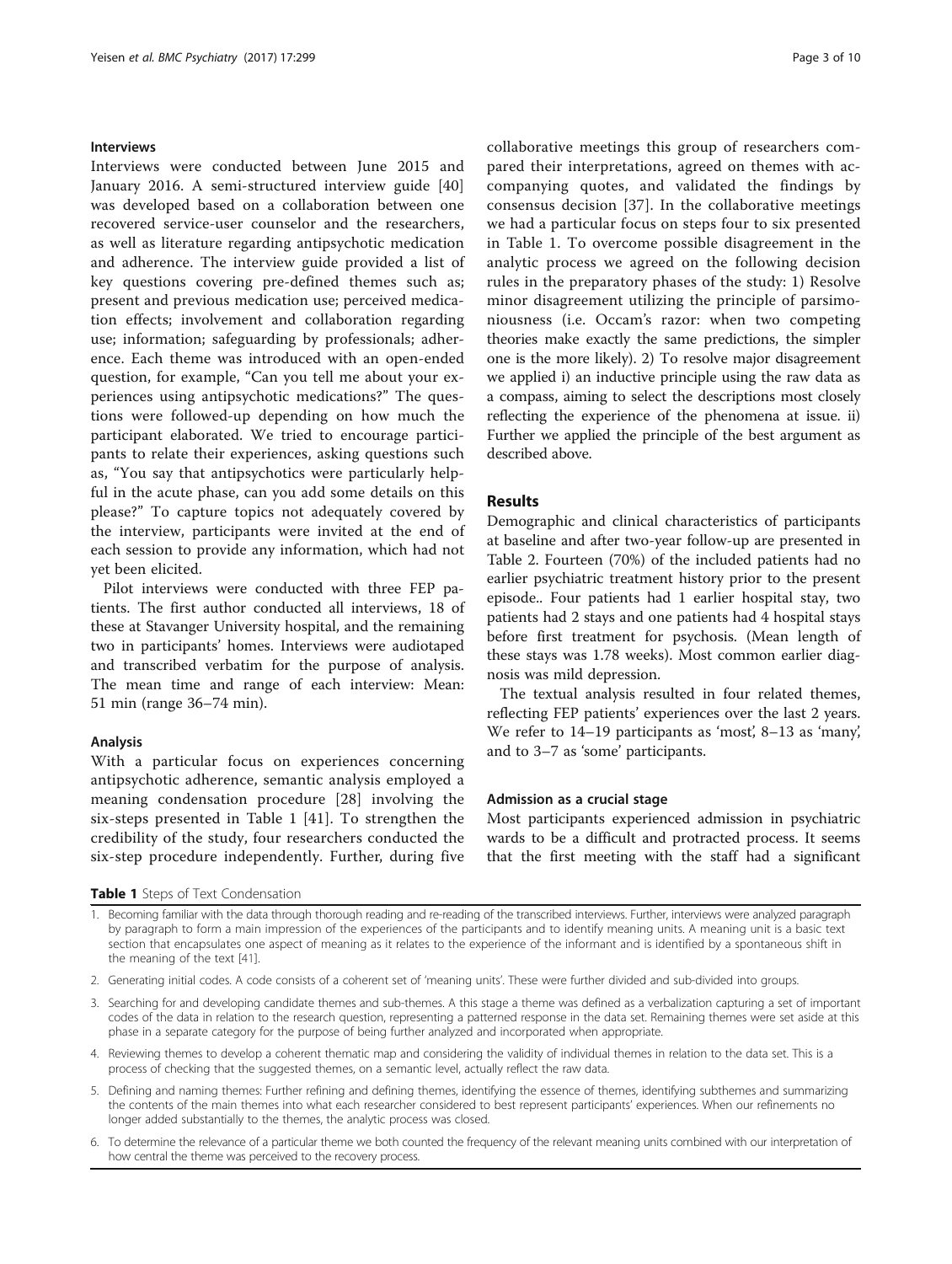<span id="page-3-0"></span>

| Table 2 Demographic and clinical characteristics of participants |                |                  |
|------------------------------------------------------------------|----------------|------------------|
|                                                                  | Baseline       | 2 year follow up |
| Gender                                                           |                |                  |
| Male (n)                                                         | 7              |                  |
| Female (n)                                                       | 13             |                  |
| Mean age (range)                                                 | 24.6 (16-40)   |                  |
| Diagnosis (n)                                                    |                |                  |
| Schizophrenia                                                    | 6              | 6                |
| Schizoaffective disorder                                         | $\mathfrak{D}$ | 3                |
| Affective psychosis with<br>mood-incongruent features            | 1              | $\overline{2}$   |
| Delusional disorder                                              | 2              | 2                |
| Psychotic disorder NOS                                           | 6              | 4                |
| Drug induced psychosis                                           | 3              | zθ               |
| PANSS mean (range)                                               |                |                  |
| Positive symptoms                                                | $18.7(11-29)$  | $10.4(7-16)$     |
| Negative symptoms                                                | $16.6(7-33)$   | $9.1(7-15)$      |
| General symptoms                                                 | $36.4(21-50)$  | 24.4 (16-36)     |
| Total symptoms                                                   | 71.7 (46-112)  | 43.9 (30-63)     |
| Number of Hospital b admissions<br>mean (range)                  |                | $2.5(1-7)$       |
| Total time in hospital <sup>b</sup> (mean<br>weeks) (range)      |                | $33.8(2 - 104)$  |
| QLF at 2 year follow-up <sup>c</sup><br>mean (range)             |                |                  |
| Evaluation of own health                                         |                | $3.6(2-5)$       |
| Health in general                                                |                | $4.5(2-6)$       |
| Physical condition                                               |                | $3.9(2-6)$       |
| Emotional well-being                                             |                | $4.6(3-7)$       |
| Life in general (repeated? question)                             |                | $4.9(3 - 7)$     |

<sup>a</sup>At two year follow up these patients fullfilled DSM-IV citeria for 305.90 (Abuse) <sup>b</sup>Patients' satisfaction with different aspects of own life (Subjective Quality of Life) as measured by the "Delighted-terrible" scale  $1 =$  Terrible -  $7 =$  Delighted.

<sup>c</sup>patient from baseline to follow-up

impact in giving a sense of powerlessness in some patients rather than compulsory admission itself.

"I didn't really have much that I could say". "It was more like" "Now we are going to do this" and "Now we are going to do that"…. "So I had to do things their way"

Compulsory admission was perceived as a particularly unpleasant experience, as it was seen as adding to the mental exhaustion caused by participants' psychotic condition. Many patients retrospectively reported lack of insight (caused by their psychotic condition) at the time of admission, which caused a discrepancy between perceived symptom levels and symptom level assessment made by psychiatrists. This discrepancy was seen to

Also, many participants described a feeling of being left to their own devices during the initial phase of their stay. A perception of isolation (e.g. I was sitting alone in the room at the ward), being prohibited from exiting the ward, delay of medical assessment and lack of time with consultations during the first 2–3 days were all experiences highlighted as particularly challenging and described to reduce adherence to AP after discharge.

"It was a nightmare, like you were imprisoned in the hospital, you can't get out. It was quite a disgusting experience... 'No, you can't go outside today anyhow, there is not enough staff to do this. They could have talked to me about it as an equal human being in a way. Rather than saying 'No'. They did not have a conversation with me. They let me just sit there in my room. How could they get to know me when they didn't talk to me? I felt neglected. It was very frustrating. So I decided to discontinue my AP immediately after discharge"

Having to remain at the hospital against their wishes also had a negative impact on their adherence to AP.

"I was so tired of taking my AP because I'd been staying in psychiatry [a psychiatric ward] for almost one year and I used AP the entire time. I felt that I had no control over anything when I was there, so I took control over my medication when I was discharged and stopped taking them"

On the other hand, some patients saw admission as necessary to counteract a severe psychotic condition. These patients were mostly satisfied with their stay and the care provided by the staff. They felt safe and warmly welcomed, perceiving staff members as supportive and open-minded. This gave a perception of being safeguarded, which made it easier to communicate their difficulties. Such an inclusive atmosphere was perceived to facilitate their endorsement of treatment as well as adherence to antipsychotic medication recommendations.

"I'm very satisfied with the treatment I received. I got a lot of help. I felt very safe on the ward. I trusted NN (psychiatrist). She was fantastic … all the staff was actually like that…. I was difficult to deal with, I must admit, I wasn't a very easy patient. I wasn't violent, but I refused everything and initially I didn't want to take any medicine. Nevertheless, they were able to convince me. I decided to use my AP for one or perhaps two years, then I thought I would be able to sustain myself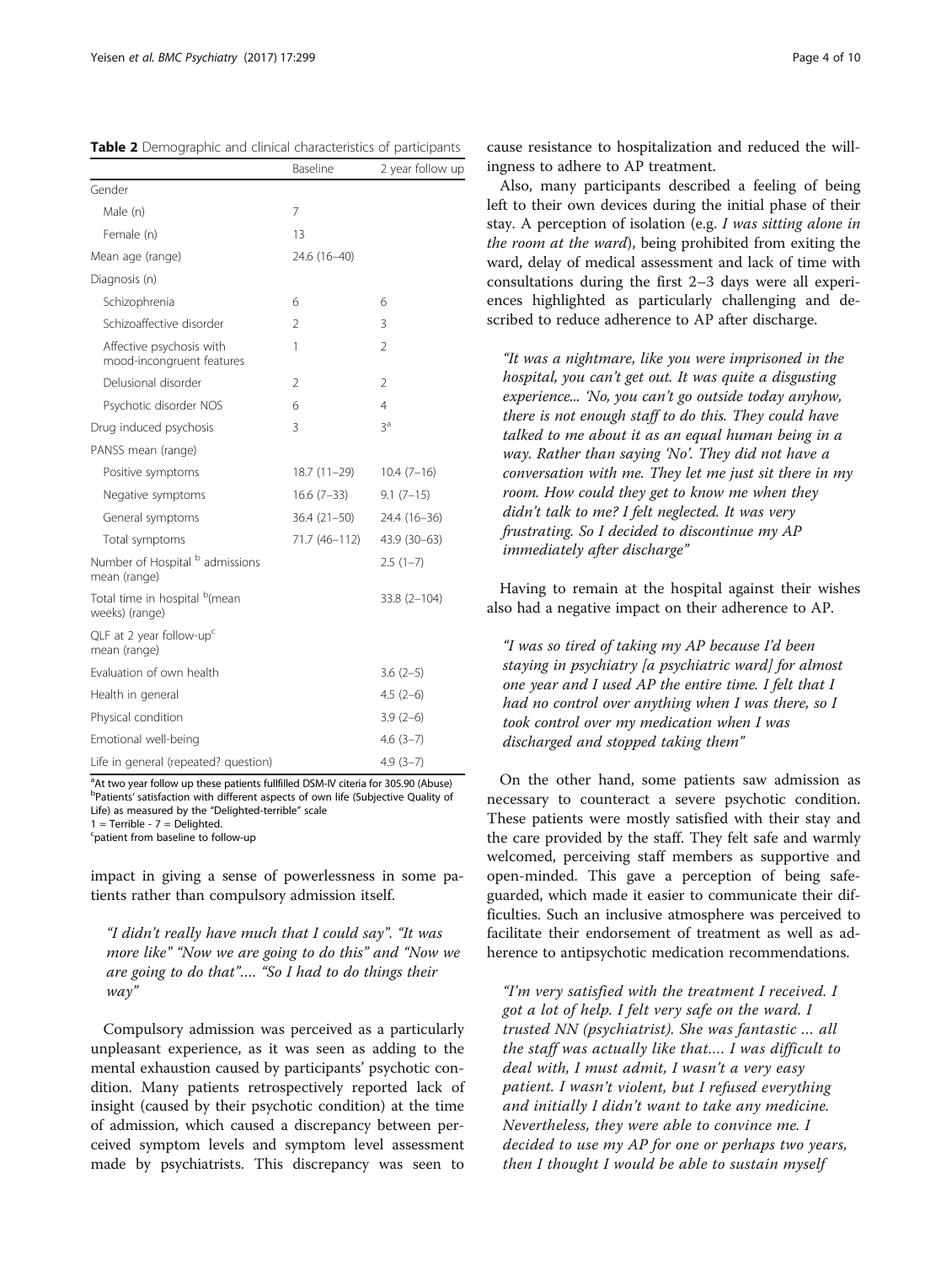without it (AP). I will adhere to my doctor's recommendation"

#### Sufficient information at the right time

Most participants described getting insufficient information about effects and side effects of the AP they were initially allocated to. They saw this as particularly crucial in the early stages of the illness. For most participants, insufficient information evoked negative emotions such as frustration and anger, resulting in unfavorable alliances with staff which subsequently and reduced their adherence to AP.

"The psychiatrist gave me rudimentary information about my medication. However, I remember that I went online and I looked for more information, I remember very well a situation when I just had increased the dose of my first AP. This led to suicidal thoughts and I proceeded to cut myself. Afterwards they informed me that this was a side effect of the medication. This hurt me a lot when I think about it. They had given me something wrong. I thought this is not my fault; it is the medicine's fault and the doctor's fault because he had not informed me about this side effect. I remember that I felt that I had received inadequate information. I made the choice not to use any sort of AP medication"

Contrary to this, some of the participants felt that they got thorough information from professionals about AP effects and the most common side effects. These patients stated that they remembered the conversation with their psychiatrist about their AP at the acute stage. This type of information was linked to favorable adherence, reduced stress levels and helped patients cope with medication side effects.

"I understood that they wanted me to try the medication. However, I think it is very important, that I should know about the side effects prior to use. I also had a medication counselling session where it was presented that the side effects were not strong at all, that these pills would have no serious consequences, and that it was fine to use them. So I decided to use them, and I've used them ever since"

Most patients sought information about AP on their own, in most cases using online information sources. This approach was perceived to reduce stress, increase control and gave a perception of involvement and influence with regard to the process of initiating AP. In most cases, such approach increased adherence.

"I've obtained a lot of information regarding the medication I used from the psychiatrist. I read the leaflet, I read a lot. Even though I didn't understand all of it, I felt a sense of security from reading through it"

Other recovered or non-recovered patients were considered by most participants as to be a particularly credible source of information about AP. First-hand experiences of other patients of using medication was seen as a decisive factor for trusting their advice. Also, seeing other patients' physical and psychological reactions to medication affected participant adherence. If they perceived information about AP from staff as unclear, they often sought advice from peers. Other patients' positive experiences with AP use could increase medical adherence and vice versa.

"They gave me three options, one of which my friend had used in the past, and therefore, I didn't want to use it, because I saw how it affects him… In addition, I heard that it caused a lot of weight gain and stuff like that, so I refused to use it."

"The staff gave me information about my AP; however, I didn't fully understand everything, so I attempted to talk with patients at the ward. I asked questions regarding how they reacted when they took their medicine… if it helped them sleep and what time they took it (e.g. before or after meal) and stuff like that. This made it much easier for me to learn about my medication"

Information about the expected duration of AP use was unclear for most participants. Psychiatrists failed to present a timeframe in the beginning of the AP course as well as later. This was a source of concern for many, because they felt a need to know when they were going to be considered as recovered and able to cope without medication.

"I tried to ask in the beginning for how long I would have to use this AP; however I had to give up, because I did not get any answers. They just said I should take it. When I asked for how long they just repeated their answer. They didn't want to tell me, and that is actually very peculiar… It is fine that they were not sure, but it must be possible for them to tell me that the majority of psychotic patients use AP for one year, two years or half a year"

Some patients got information about expected duration. This was perceived as having a positive influence on adherence.

"I asked the psychiatrist what he assumed would be the duration of my using APs. Also I had a dialogue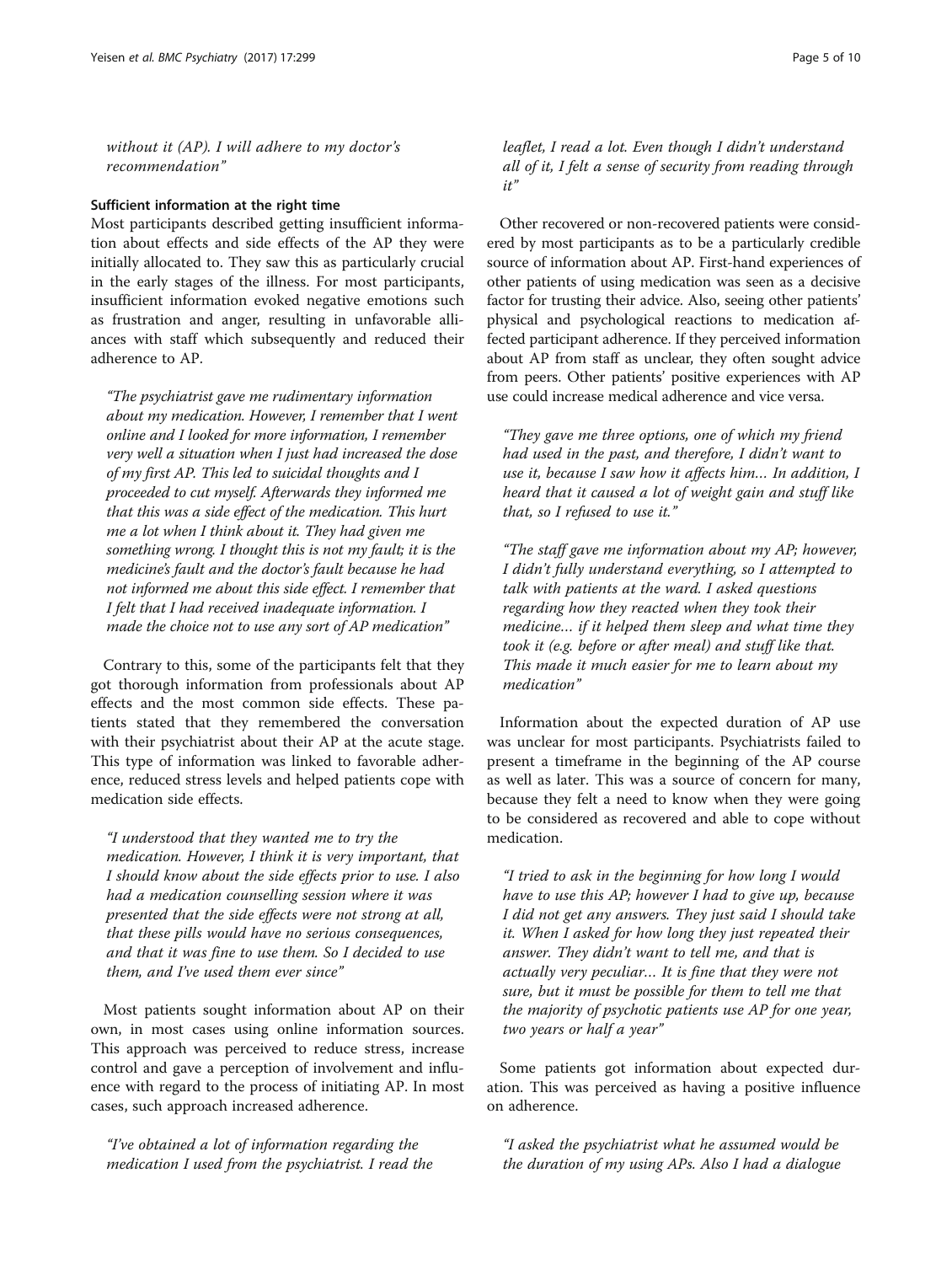with my General Practitioner after discharge, and she stipulated minimum 6 months to one year. When I became stable she said "it's time for discontinuing your  $AP$ ", so I used it for less than one year. This was my wish from the beginning; I told the physician that I would not like to use AP longer than necessary, because I usually don't like to take any type of medicine"

# A plea for shared in decision-making

Some patients reported being given the opportunity to decide which AP they could use. Some patients whom reported not being presented with a choice, retrospectively perceived this to be due to reduced or poor insight during the acute phase, recognizing this as a particular challenge for individuals with psychotic symptoms. However, lack of involvement reduced trust in staff as well as adherence in most cases.

"They didn't ask me what type of medication I wanted. I think that this was unfair of them. They said I could try it, and if I wasn't satisfied with it, I could switch to another type of AP. They just prescribed it and they expected me to use it."

Most participants expressed a wish to be more involved in the choice of AP. They believed that this type of cooperation would increase ownership of their treatment. They wished to be treated as individuals and unique human beings, and not after a standard norm without distinctive features.

"They didn't offer me for example three medicines to choose from …. What are the advantages and disadvantages of each, and then I could have made more deliberate choice. I've only been offered one type and they said 'this will help you'. Although they have competence, this doesn't mean that they know it will help me. I'm not like just anyone else"

Patients also reported a lack of involvement in decision-making when switching to a new AP. Although patients did not participate actively in decision-making, they were aware of the causes for switching, which were lack of efficacy and side effects. Perceived lack of involvement was tied to lack of adherence.

"I was not involved in the decision making at all. I have always felt that they prescribed medicine to me without asking me, and when they switched to another one, they told me that first, we are going to decrease the dose of this one and that we then are going to start with a new one. I feel that I never played a part in the decision making concerning my own medication that I

can't decide what medicine I want to use…. This summer I've stopped taking any medication… and I think that I will not use medication any more. I don't want to start with a new one either. I feel that starting up with a new medicine is a tiring experience; I notice it in my body."

# Attitude to antipsychotics echoes beneficial effects and illness insight

Most patients perceived AP as necessary to alleviate psychosis symptoms and subsequently normalize their mental health state.

Poor insight into their illness during the acute phase was perceived as making it harder for most patients to commit to any treatment, including AP treatment. However, as insight increased throughout the course, most patients reported increasingly recognizing the severity of their problems, and also that AP was a possible solution to reduce symptoms. The development of this attitude, resulting from increased insight, involved for many a more positive attitude towards AP and also thereby increased adherence.

"When I was admitted to the psychiatric ward I was prescribed AP medication. I didn't want to start using them. It took quite a long time before I realized that I was sick, and I noticed somehow that I didn't have the opportunity to be like everyone else, whom can work and choose which school they want to go to… so I thought, yes I want to continue to take medicines, so I could function in the best way I can."

Some participants stated that they had an attitude of cautiousness and skepticism to all types of medicines, even before they became psychotic. For some, this made it difficult to listen to psychiatrists' advice and adhere to recommendations. Nevertheless, the beneficial effects of AP use experienced by, that some of these participants' experienced during the course, changed their view and made it easier to adhere.

"I was very skeptical; I've always been like that, I'm against stuffing myself with any medication at all. However, after he (the doctor) explained it, it was a kind of…okay. If someone asks me, I will say that it was good; it is worth trying AP because it helps, and you get back on your feet faster. In my case, I recovered faster with the medication than without it, the symptoms disappeared. I'm very satisfied with it. It helped a lot with sleep; if I didn't take them, then I couldn't sleep."

For most patients, experiencing the desired effect of AP, even when accompanied with mild side-effects, was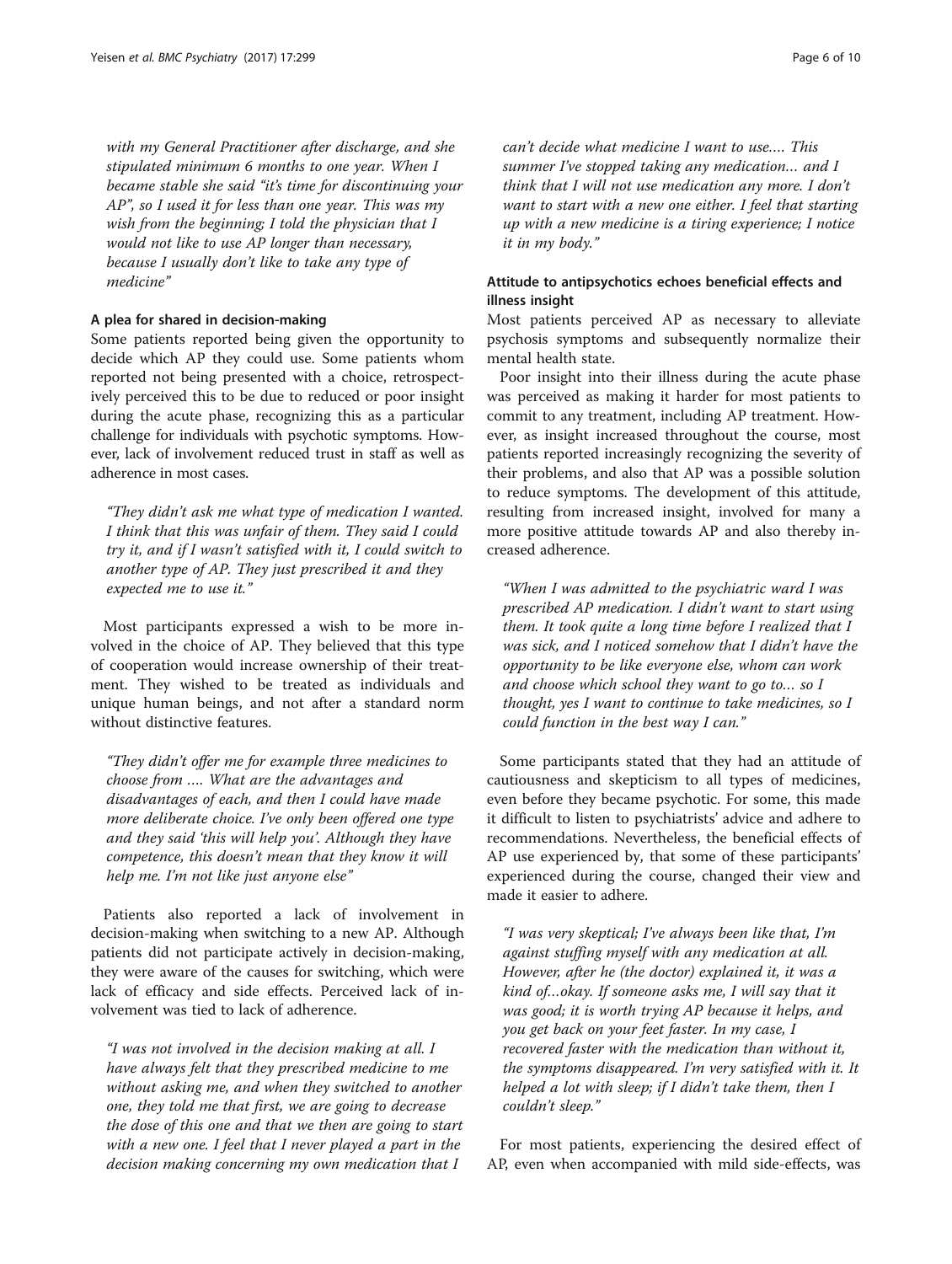associated with favorable adherence. Also, a fear of a potential psychotic symptom relapse which might result from medication reduction or discontinuation was associated with positive attitudes to continued AP use.

"The medication works very well and I was actually very satisfied with it. I have gained some weight, I have stopped smoking and then I have to work-out a bit more…. Now I use them every day, and I quickly notice that when I have forgotten to take them, I don't feel so well… so I must take them … There has not been a single period where I have not used the medication… There won't be a period like that... I know that if I don't use the medication, then I will go back to being psychotic, and that is something that I don't want… I would advise the others that have the same symptoms as I have to use the same medication that I used…don't use another type"

On the other hand, five out of the six participants whom experienced only problematic side effects in the absence of any positive effects chose to intentionally discontinue their AP. Certain side effects were of pivotal importance to them, e.g. weight gain and sedation.

"Now, when I don't use my medicine anymore I can truthfully say that I don't notice any difference, the only thing that I notice is that I don't experience any side effects. I usually struggle with eating and things like that, and when I began to gain weight, I stopped taking it immediately. If I will be admitted again and they offer me to use AP, then I wouldn't accept it. It is my choice, I feel that the medicine doesn't do me any good"

Most participants reported having a period without AP during the last 2 years. Some participants didn't use AP at the interview time, either because they decided to stop themselves or stopped in collaboration with their psychiatrist. Those who experienced deterioration after discontinuation of AP were careful not to cease taking their AP again. This was clearly reflected through their advice to other patients.

"I have used AP since I became psychotic… if someone asked me, I would advise them to take the medication that their doctor recommends. We have to trust the doctor, especially if you are a first time patient; you have to take them if you need them. I advise that you certainly shouldn't quit if you feel that the medications work as it is supposed to, because when you stop taking them, you will be worse just like before, so use them at least one year. It is easy to think that when you feel better and the symptoms disappear, you can

just stop using AP because you think you don't need them anymore. However, it is just because the medicine is working, as when you stop taking AP, you will be ill again. Many people make that mistake"

Most of the participants whom were not using APs at the time of their interview, reported that they would be willing to start again with AP if they were to relapse and require re-hospitalized in the future.

"I could use medicines again. I will take all the help that I can get"

Patients, who were not willing to use AP again, stated that side effects were the main barrier. Lack of efficacy was also mentioned.

"I will not use APs again. I'd probably try to find another method for healing. A method that I can do at home, that would perhaps help. This is because I have other problems, I struggle with food and I struggle with weight and stuff like that, so it would be a serious burden on me if I started gaining weight because of the AP. This would make me feel more sick and fed-up."

# **Discussion**

This study illuminates patients' experiences of using AP and the possible incentives and barriers that influence adherence the first 2 years. The adherence issue has different dimensions which varies depending on both contextual and subjective factors. Each patient interpreted the world outside in their unique way and thus interacted with the clinicians differently. It seems that positive experiences of the hospital admission, sufficient and timely information, involvement in decision-making, as well as insight and the experience of beneficial effect of APs were seen to have a considerable impact on adherence to medication in our patient group.

Despite the fact that we did not have any key theme in the interview guide addressing admission experiences, all patients seemed to feel a need to talk about it, whether it was pleasant or not. It seems that the first contact with staff has a considerable impact on alliance and trust during the treatment process to follow, which in turn affects adherence to AP, especially after discharge. This supports findings from another study, that the reception of patients by medical staff has crucial impact on adherence, regardless of legal status of admission [\[42\]](#page-9-0). Also it might explain why patients in our study who felt that the staff violated their rights to freedom and authority to choose, chose to discontinue their medication after discharge as a way of trying to regain control over their own life, regardless of legal status when admitted.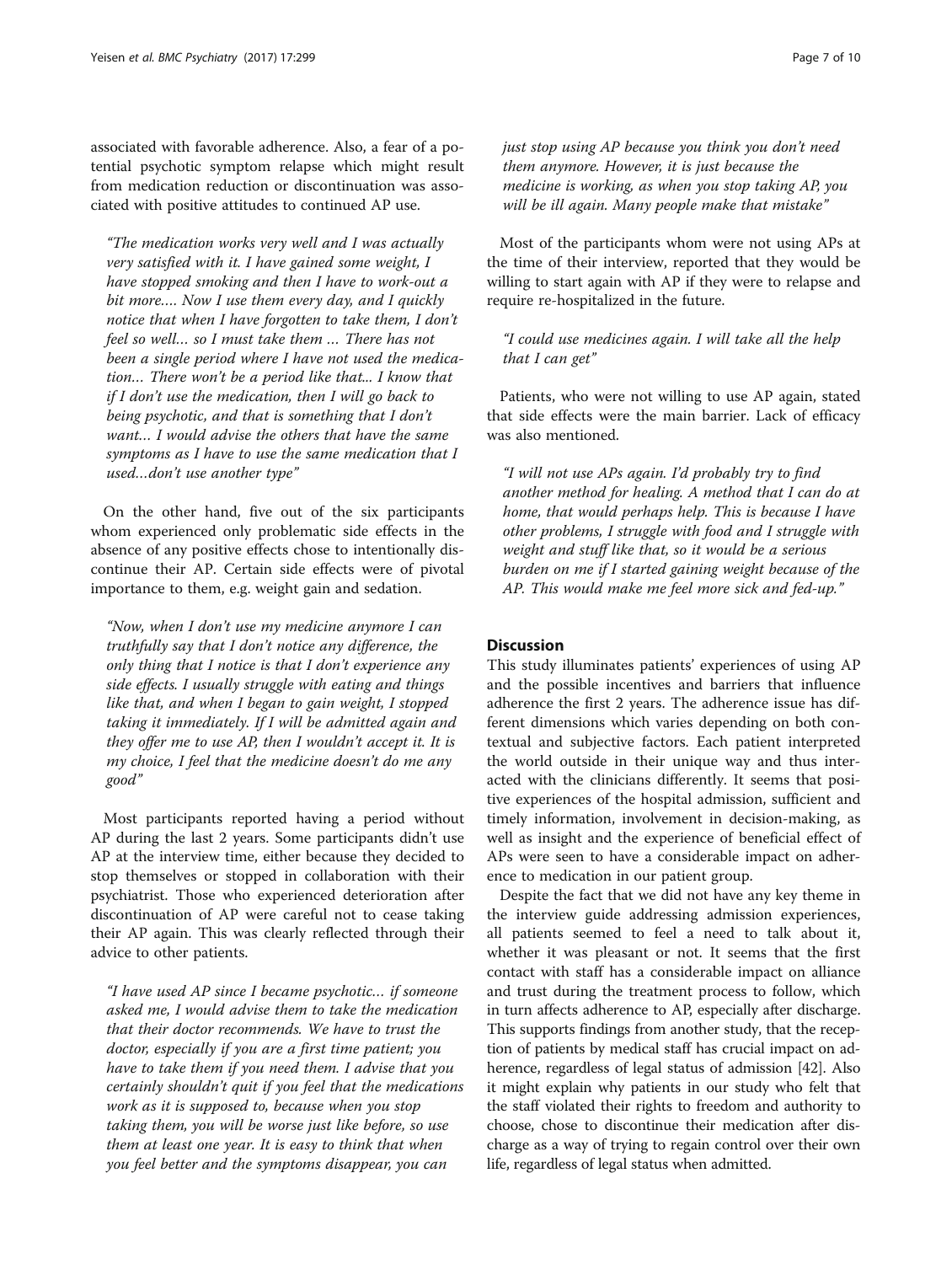Poor insight into illness alongside a perceived poor patient-staff alliance led to inadequate communication about medication. Patients mostly reported being not very receptive to any type of information during the acute stage, and this might be partly an explanation for their experience of not receiving enough information about their AP at this time. Moreover, the severity of illness and cognitive ability can be a determining element for assimilation of the information that had been given. Patients with psychiatric disorders often either forget or misunderstand information regarding their AP [\[43](#page-9-0)]. On the other hand, we can't rule out that the staff did not see the need for complementary information at the acute stage of the illness when they considered that patients had poor insight. This may also justify the lack of involvement of patients in decision-making. Our data confirms previous findings showing that the shared decision-making perspective is different for psychiatrists and patients with schizophrenia [\[44\]](#page-9-0). A plea for involvement in decision-making may not merely mean the right to choose or change their antipsychotics. However, it may be extended to include authority, empowerment, control and even the right to not stay at the ward.

The feeling of being insufficiently informed about the use of AP led patients to seek information from Internet in most of the cases. A population survey has shown that 80% of all internet users have used the internet for information related to mental health [[45\]](#page-9-0). This reveals a pressing need for professionals to develop a future system to handle a modern information exchange.

Poor insight, which is generally associated with negative attitudes to medication, seemed to affect adherence predominantly during the acute stage of illness. This is confirmed by existing research [\[26](#page-8-0), [46\]](#page-9-0). On the other hand, when patients used AP for extended periods of time, other factors seemed to influence adherence. Many participants found the side effects of antipsychotics to be problematic and intolerable. This seems to support previous findings that not all patients can cope with medication side effects [\[47\]](#page-9-0). The use of AP medications entails a difficult trade-off between the benefit of alleviating psychotic symptoms and the risk of negative side effects [[2\]](#page-8-0).

# Limitations

Only two participants in our study got the opportunity to be active partners in shared decision-making, which makes it difficult for us to estimate its impact on adherence. Patients requested to be more involved in decisions concerning their medications, and this portrays the importance of this topic for them. Clinicians recognised insight as a significant barrier to shared decision making, assuming that patients in the acute stage are unable to make a decision [[48](#page-9-0)]. The risk of nonadherence seems to increase when patients feel that they are excluded from treatment decisions. Decisions relating to medication are recognised as being some of the most important to patients and also one of the areas where they are most likely to disagree when they are not involved in the treatment process [\[44\]](#page-9-0).

Six study eligible patients did not want to participate, and we do not know what opinions they night have offered. This can be considered as another limitation.

Strength of our study is that the first author was not a part of the treatment team for these patients. We believe that interviews conducted by a neutral person resulted in participants feeling able to talk more freely about their experiences.

Finally, five authors, from different professions (pharmacist, psychiatrist, psychiatric nurse, psychologist), performed analysis independently. We believe this increase the reliability and credibility of our results.

#### Conclusion

Adherence to antipsychotic medication is a complicated phenomenon commensurate with complexity of human unique interaction and subjective interpretation of the world. Many elements have a prominent impact on it, and these factors may vary depending on patients' experience during their illness journey. The patient-therapist relationship seems to be a crusial factor, and the initial contact with the patient is the key to the creation of an empowering alliance. This must be done with care and respect. Additionally, information about medication should be repeated once the person is out of the acutely psychotic stage of illness, as an interactive process throughout the course of treatment to strengthen the shared decisionmaking element of the treatment process.

#### Abbreviations

DSM: Diagnostic and Statistical Manual of Mental Disorders; FEP: First-episode psychosis; L-QoLI: Lehman Quality of Life Interview; PANSS: Positive and Negative Syndrome Scale; SCID: Structured Clinical Interview for the DSM-IV Axis 1 Disorders; TIPS: Early intervention and treatment of psychosis

#### Acknowledgements

RY has been financially supported by grant from Stavanger University hospital, Norway. The sponsor had no further role in the study design, in the collection, analysis and interpretation of the data, in writing of the report, and in the decision to submit the paper for publication.

SO has served as an advisor and lectured at meetings organized by Lundbeck, Otsuka and Sunovion.

The authors like to thank Geir Jensen for his contribution in developing the interview guide.

#### Availability of data and materials

Final trial data set are available in Norwegian text version only. These can send to approved researchers by request.

#### Authors' contributions

RY, IJ, JOJ and SO contributed to the study design. RY contributed to data collection. RY, JB, IJ, JOJ and SO conducted analysis and interpreted the data. RY drafted the manuscript. All authors participated in critical revision of manuscript drafts and approved the final version.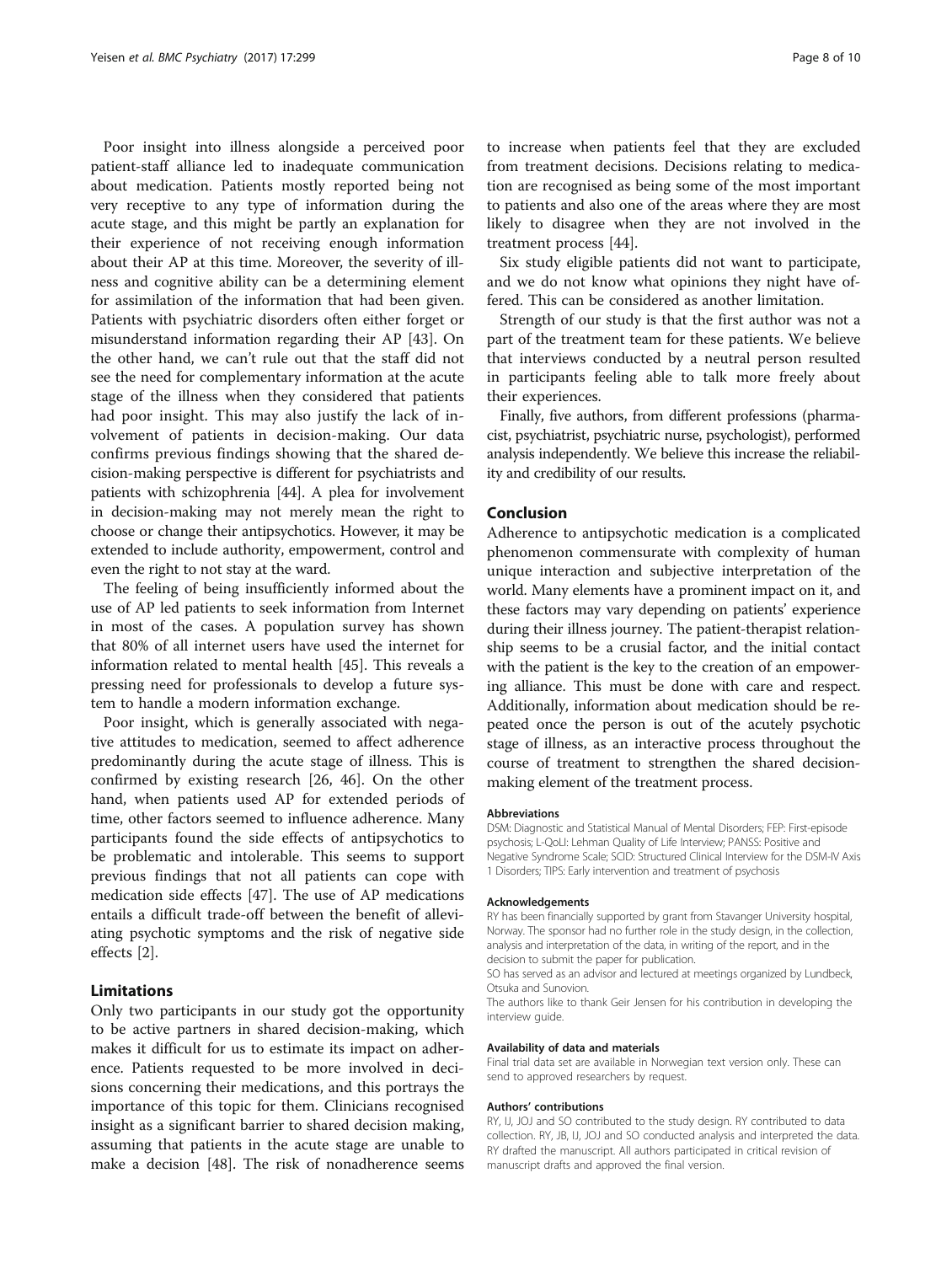#### <span id="page-8-0"></span>Ethics approval and consent to participate

This study was approved by the Regional Ethics Committee in Norway. Committee's reference number: 2015/72/REK vest at 03.03.2015. All participant signed a written consent prior the interview.

#### Consent for publication

Written informed consent was sought from all participants.

#### Competing interests

The authors declare that they have no competing interests.

#### Publisher's Note

Springer Nature remains neutral with regard to jurisdictional claims in published maps and institutional affiliations.

#### Author details

<sup>1</sup>Centre for Clinical Psychosis Research, Division of Psychiatry, Stavanger University Hospital, Stavanger, Norway. <sup>2</sup>Stavanger Hospital pharmacy, Western Norway Pharmaceutical Trust, Stavanger, Norway. <sup>3</sup>Network for medical sciences, Faculty of Social Sciences, University of Stavanger, Stavanger, Norway. <sup>4</sup>Division of Mental Health and Addiction, Oslo University Hospital, Oslo, Norway. <sup>5</sup>Institute of Clinical Medicine, University of Oslo, Oslo, Norway.

# Received: 31 January 2017 Accepted: 6 July 2017 Published online: 22 August 2017

#### References

- 1. Fitzgerald P, de Castella A, Arya D, Simons WR, Eggleston A, Meere S, Kulkarni J. The cost of relapse in schizophrenia and schizoaffective disorder. Australas Psychiatry. 2009;17(4):265–72.
- Stroup TS, McEvoy JP, Swartz MS, Byerly MJ, Glick ID, Canive JM, McGee MF, Simpson GM, Stevens MC, Lieberman JA. The National Institute of Mental Health clinical antipsychotic trials of intervention effectiveness (CATIE) project: schizophrenia trial design and protocol development. Schizophr Bull. 2003;29(1):15–31.
- 3. Di Capite S, Upthegrove R, Mallikarjun P. The relapse rate and predictors of relapse in patients with first-episode psychosis following discontinuation of antipsychotic medication. Early Interv Psychiatry. 2016. doi: [10.1111/eip.](http://dx.doi.org/10.1111/eip.12385) [12385.](http://dx.doi.org/10.1111/eip.12385)
- Karson C, Duffy RA, Eramo A, Nylander AG, Offord SJ. Long-term outcomes of antipsychotic treatment in patients with first-episode schizophrenia: a systematic review. Neuropsychiatr Dis Treat. 2016;12:57–67.
- 5. Leucht S, Cipriani A, Spineli L, Mavridis D, Orey D, Richter F, Samara M, Barbui C, Engel RR, Geddes JR, et al. Comparative efficacy and tolerability of 15 antipsychotic drugs in schizophrenia: a multiple-treatments meta-analysis. Lancet. 2013;382(9896):951–62.
- 6. Ho BC, Andreasen NC, Ziebell S, Pierson R, Magnotta V. Long-term antipsychotic treatment and brain volumes: a longitudinal study of first-episode schizophrenia. Arch Gen Psychiatry. 2011;68(2):128–37.
- 7. Murray RM, Quattrone D, Natesan S, van Os J, Nordentoft M, Howes O, Di Forti M, Taylor D. Should psychiatrists be more cautious about the long-term prophylactic use of antipsychotics? Br J Psychiatry. 2016;209(5):361–5.
- 8. Vermeulen J, van Rooijen G, Doedens P, Numminen E, van Tricht M, de Haan L. Antipsychotic medication and long-term mortality risk in patients with schizophrenia; a systematic review and meta-analysis. Psychol Med. 2017:1–12. PMID: 28397632. doi: [10.1017/S0033291717000873.](http://dx.doi.org/10.1017/S0033291717000873)
- 9. Goff DC, Falkai P, Fleischhacker WW, Girgis RR, Kahn RM, Uchida H, Zhao J, Lieberman JA: The Long-Term Effects of Antipsychotic Medication on Clinical Course in Schizophrenia. Am J Psychiatry 2017:appiajp201716091016.
- 10. von Bormann S, Robson D, Gray R. Adherence therapy following acute exacerbation of schizophrenia: a randomised controlled trial in Thailand. Int J Soc Psychiatry. 2015;61(1):3–9.
- 11. Miller BJ. A review of second-generation antipsychotic discontinuation in first-episode psychosis. J Psychiatr Pract. 2008;14(5):289–300.
- 12. Sabaté E. Adherence to long-term therapies: evidence for action. Geneva: WHO; 2003.
- 13. Yeisen RA, Joa I, Johannessen JO, Opjordsmoen S. Use of medication algorithms in first episode psychosis: a naturalistic observational study. Early Interv Psychiatry. 2016;10(6):503-10. doi[:10.1111/eip.12203.](http://dx.doi.org/10.1111/eip.12203) Epub 2015 Jan 15.
- 14. Cramer JA, Roy A, Burrell A, Fairchild CJ, Fuldeore MJ, Ollendorf DA, Wong PK. Value Health. 2008;11(1):44-7. PMID: 18237359. doi[:10.1111/j.1524-4733.2007.](http://dx.doi.org/10.1111/j.1524-4733.2007.00213.x) [00213.x.](http://dx.doi.org/10.1111/j.1524-4733.2007.00213.x)
- 15. Jonsdottir H, Opjordsmoen S, Birkenaes AB, Simonsen C, Engh JA, Ringen PA, Vaskinn A, Friis S, Sundet K, Andreassen OA. Predictors of medication adherence in patients with schizophrenia and bipolar disorder. Acta Psychiatr Scand. 2013;127(1):23–33.
- 16. Kane JM, Kishimoto T, Correll CU. Non-adherence to medication in patients with psychotic disorders: epidemiology, contributing factors and management strategies. World psychiatry. 2013;12(3):216–26.
- 17. McEvoy JP, Lieberman JA, Perkins DO, Hamer RM, Gu H, Lazarus A, Sweitzer D, Olexy C, Weiden P, Strakowski SD. Efficacy and tolerability of olanzapine, quetiapine, and risperidone in the treatment of early psychosis: a randomized, double-blind 52-week comparison. Am J Psychiatry. 2007;164(7):1050–60.
- 18. Stovell D, Morrison AP, Panayiotou M, Hutton P. Shared treatment decisionmaking and empowerment-related outcomes in psychosis: systematic review and meta-analysis. Br J Psychiatry. 2016;209(1):23–8.
- 19. Slade M. Implementing shared decision making in routine mental health care. World psychiatry. 2017;16(2):146–53.
- 20. Adams JR, Drake RE. Shared decision-making and evidence-based practice. Community Ment Health J. 2006;42(1):87–105.
- 21. Schauer C, Everett A, del Vecchio P, Anderson L. Promoting the value and practice of shared decision-making in mental health care. Psychiatr Rehabil J. 2007;31(1):54–61.
- 22. NICE. Psychosis and schizophrenia in adults: prevention and management. National Clinical Practice Guidelines Number CG178. London: National Institute for Clinical Excellence; 2014.
- 23. Janssen B, Ludwig S, Eustermann H, Menke R, Haerter M, Berger M, Adam G, Seemann U, Kissling W, Gaebel W. Improving outpatient treatment in schizophrenia: effects of computerized guideline implementation–results of a multicenter-study within the German research network on schizophrenia. Eur Arch Psychiatry Clin Neurosci. 2010;260(1):51–7.
- 24. Thomas P. Relapse: causes and consequences. L'Encephale. 2013;39(Suppl 2):S79–82.
- 25. Swarbrick M, Roe D. Experiences and motives relative to psychiatric medication choice. Psychiatr Rehabil J. 2011;35(1):45–50.
- 26. Higashi K, Medic G, Littlewood KJ, Diez T, Granstrom O, De Hert M. Medication adherence in schizophrenia: factors influencing adherence and consequences of nonadherence, a systematic literature review. Ther Adv Psychopharmacol. 2013;3(4):200–18.
- 27. Boyatzis RE. Transforming qualitative information: thematic analysis and code development. Thousand Oaks: Sage; 1998.
- 28. Braun V, Clarke V. Using tematic analysis in psychology. Qual Res Psychol. 2006;3:77–101.
- 29. Gadamer H. Truth and method. London: Sheed & Ward; 1989.
- 30. Heidegger M. Being and time: a translation of Sein und Zeit. Albany: SUNY Press; 1996.
- 31. Fossey E, Harvey C, McDermott F, Davidson L. Understanding and evaluating qualitative research. Aust N Z J Psychiatry. 2002;36(6):717–32.
- 32. Joa I, Johannessen JO, Auestad B, Friis S, McGlashan T, Melle I, Opjordsmoen S, Simonsen E, Vaglum P, Larsen TK. The key to reducing duration of untreated first psychosis: information campaigns. Schizophr Bull. 2008;34(3):466–72.
- 33. Stain HJ, Brønnick K, Hegelstad WT, Joa I, Johannessen JO, Langeveld J, Mawn L, Larsen TK: Impact of interpersonal trauma on the social functioning of adults with first-episode psychosis. Schizophr Bull 2013:sbt166.
- 34. First M, Spitzer R, Gibbon M, Williams JB. Structured clinical interview for DSM-IV Axis I disorders (SCID). New York: New York State Psychiatric Institute. Biometrics Research; 1995.
- 35. Kay SR, Fiszbein A, Opler LA. The positive and negative syndrome scale (PANSS) for schizophrenia. Schizophr Bull. 1987;13(2):261–76.
- 36. Melle I, Larsen TK, Haahr U, Friis S, Johannessen JO, Opjordsmoen S, Simonsen E, Rund BR, Vaglum P, McGlashan T. Reducing the duration of untreated first-episode psychosis: effects on clinical presentation. Arch Gen Psychiatry. 2004;61(2):143–50.
- 37. Hill CE, Thompson BJ, Williams EN. A guide to conducting consensual qualitative research. Couns Psychol. 1997;25(4):517–72.
- Lehman AF. A quality of life interview for the chronically mentally ill. Eval Program Plann. 1988;11(1):51–62.
- 39. Horne R, Weinman J, Barber N, Elliott R, Morgan M, Cribb A, Kellar I. Concordance, adherence and compliance in medicine taking: report for the